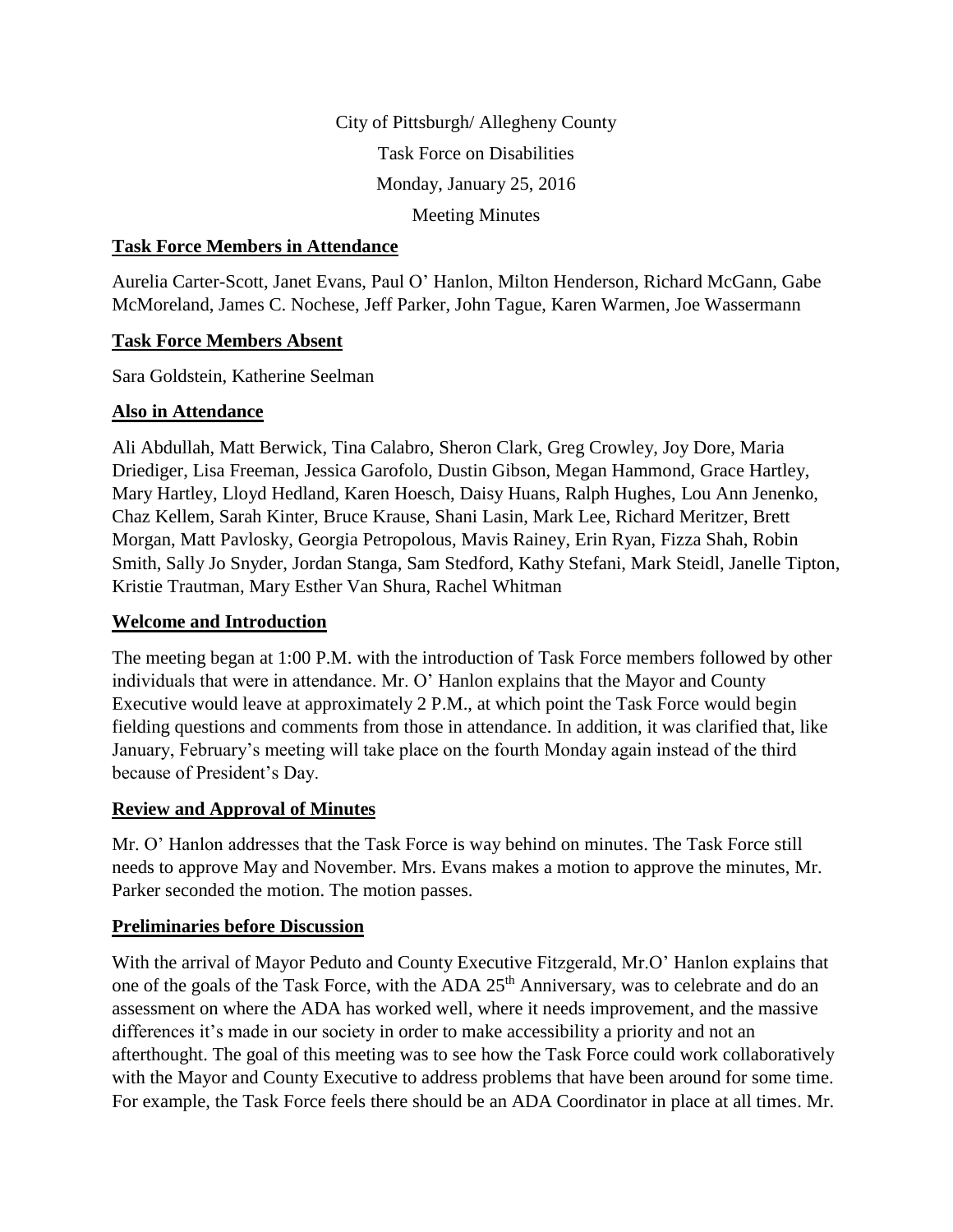Fitzgerald states that they are in the process of replacing the ADA Coordinator who recently retired. Mayor Peduto explains the importance of space and how we must utilize what is already built in order expand accessibility inward. Both Mayor Peduto and County Executive Fitzgerald both stress the importance to make Pittsburgh a place that includes everybody.

# **Housing**

Mr. O' Hanlon addresses the fact the accessible housing can be extremely difficult to find and that an extremely large percent of people with disabilities are on SSI and Social Security disability income (around the  $13<sup>th</sup>$  percentile of Allegheny County median income). With the construction of new neighborhoods and new cutting-edge technology, how we can ensure we don't make create the same limitations? In addition, how can programs like the Section 8 Home Ownership idea become viable and alleviate the costs of being a prudent home owner?

Mayor Peduto answers that although the city's goal is to have 20,000 new residents over the next10 years, affordability is one of their most immediate concerns. Pittsburgh is behind the times meaning that we can observe and learn from the mistakes that cities like San Francisco have made. There is a potential for 10,000 housing units from Hazelwood to Homewood in which incentives for affordability could be provided. On the public side, policy can shape housing. *Bridges beyond Blight*, for instance, will hopefully take abandoned homes and use nonprofits and faith based institutions in order to renovate them after 20 or 30 years to create affordable housing. Regarding income, any form of income must be accepted for rent payments. The opportunity to rent property in the city is a right.

County Executive Fitzgerald agrees with Mayor Peduto and echoes that the market as well as the population is growing. Over the last year, affordable and accessible housing has been provided in Wilkinsburg, Ross Township, Plum, Duquesne, Turtle Creek, and East Pittsburgh. There are projects built and being built with all of this in mind. Moving forward, putting our heads together and solving these issues is key.

# **Criminal Justice**

Mr. McGann describes the situation regarding police and jail protocol in dealing with the deaf and hard of hearing. When policeman came to his house on multiple occasions, they don't understand that as a deaf-blind person, he needs tactile signing. The police should hire interpreters that can arrive and make light on a situation so that everybody is accommodated and respected. There are just as many communication problems in the prison system. There is one deaf-blind prisoner in jail with no interpreter, no video phone, and no understanding of what is going on. There are many situations whether it involves the police, jails, mental health, or domestic violence where these needs must be met.

County Executive Fitzgerald thanks Mr. McGann for his suggestions and confesses that he doesn't know much about the communication materials in the facilities but he will pass along the information to the warden and the county manager to try and accommodate them. Mayor Peduto also follows up suggesting creating a special committee with the Sheriff's Office and the County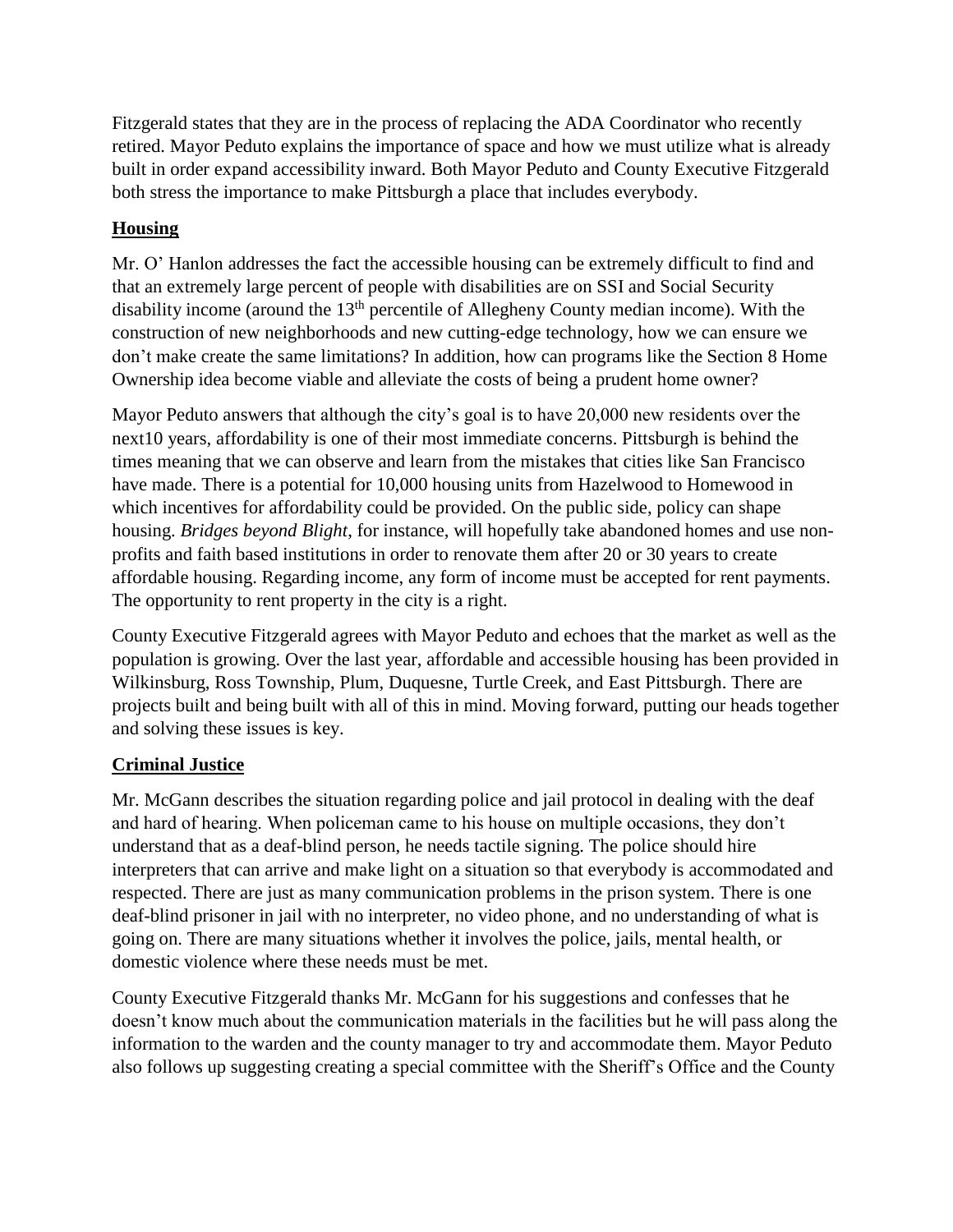Executive to meet and address the issue. The Mayor assures Mr. McGann he will have full access to the police chief.

Mr. O' Hanlon introduces Mrs. Carter-Scott to address the second section of the Criminal Justice topic. Mrs. Carter-Scott explains the need for police training in communicating with young people. Family members of people with disabilities often worry about the interaction they may have with the police. Language is also a problem in our society today. Outdated terminology only increases the stigma revolving around the disabled community. One way to help both problems is police meet and greets where people have the chance to interact with the policeman to reduce any anxiety or fear. Finally, training videos need to be reflective of the community. Videos should include people of all genders, race, disabilities, etc. Any boards or committees working on these issues should also be inclusive of people with disabilities and of color.

County Executive Fitzgerald reinforces the idea that everyone, not just police officers should be respectful with their language and interactions. He agrees with all of Mrs. Carter-Scott's ideas and says that a focus should be placed on breaking down barriers. Mayor Peduto also agrees and explains that meet and greets are already taking place in some police zones ("Coffee with a Cop"). He assures Mrs. Carter-Scott that her message on training videos will get back to the cable TV station. He invites her as well to work with Mr. McGann on the committee with the Sheriff's Office to further discuss these problems.

# **Transportation**

Mr. Parker praises the new Sixth and Liberty bus stop for bringing more people into the cultural district. He explains that the model was extremely effective and should be used in the future as it brought everyone to the table to solve the issue. While protective bike lanes have been successful in protecting civilians, they do prevent ACCESS from reaching the curb in some places. There is a huge problem as both bike lanes and accessibility are increasingly important. With the emergence of the BRT, perhaps another summit meeting should be arranged to ensure that the same features of the Sixth and Liberty bus stop that accommodate disabilities are utilized in the BRT so the system works for everybody.

Mayor Peduto concedes that mistakes were made early on in the process of implementing bike lanes. Intersections that are the deadliest need heightened awareness and extended, elevated curbs so cars slow down to give preference to pedestrians. Pittsburgh is now focused on peoplecentric planning. For instance, the BRT could have elevated buses so people can get on, just like the subway. County Executive Fitzgerald echoes the need to make stops and lanes more accessible to everyone now that cars are no longer the focus. In other words, we need to take the best practice of existing models and apply them to our situation.

# **Airport Accessibility**

Mr. Nochese explains how the Pittsburgh Airport is far behind on accessibility. The PA system is not sufficient in announcing changes in times and gates as the deaf and hard of hearing often miss these announcements. Perhaps there could be waiting areas implemented that have captioning of what is being said on the PA system. There is a new device, mentioned by Mr.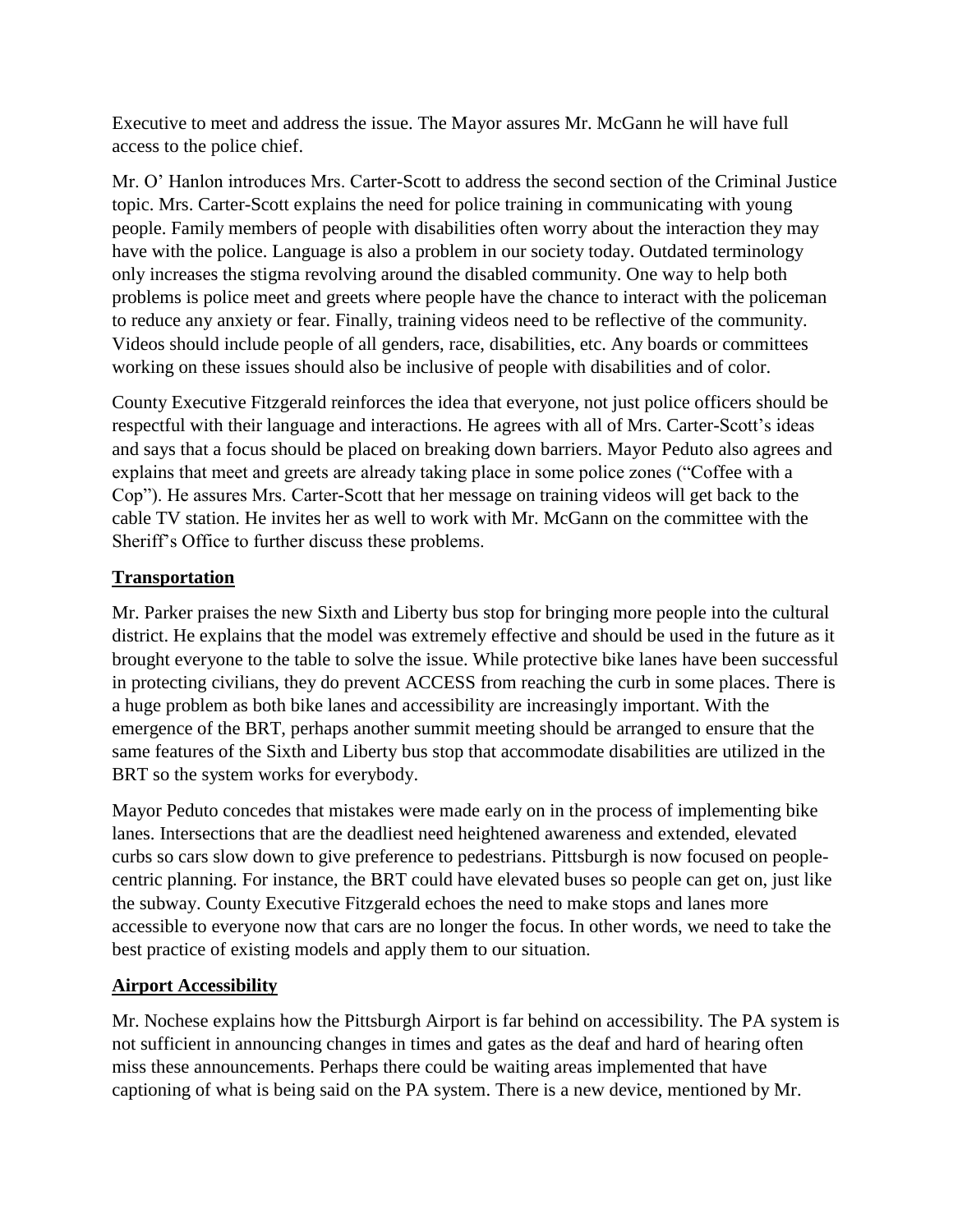McGann, which connects to the PA system and gives a read out of the announcements in Braille. Implementing new policies and solutions to fix this issue could give Pittsburgh a good reputation for inclusion.

County Executive Fitzgerald asks more about the Braille device and is interested by the similar ones seen in some restaurants. He assures Mr. Nochese he will encourage the airport folks to look into these things and have them reach out to us. Mayor Peduto asks Mr. McGann to look into alternatives for audible communication systems and piggy back with the county.

## **Employment**

Mrs. Hartley praises Pittsburgh and Allegheny County's supported employment efforts but recognizes that a large percentage people with disabilities still live in poverty. 21 and Able with the United Way, partnered with Giant Eagle, the University of Pittsburgh, and Allegheny County, work to place young adults with disabilities into professional workplaces in order to change the culture and have a positive impact on the community. In addition, there is a challenge for people with disabilities to work because of the lack of overnight transportation. This adds to the difficulty in finding jobs.

County Executive Fitzgerald assures Mrs. Hartley that he can get someone from Port Authority to work with the Task Force and figure out a solution. He then praises the United Way and 21 and Able stating that people in the disability community are some of the hardest, dependable workers there are. Mayor Peduto tells Mrs. Hartley that he will work on the city becoming a partner of 21 and Able by next year.

## **Neighborhood and Business District Accessibility**

Mr. Wasserman thanks Mayor Peduto for the attention paid towards Snow Angels, demonstrating that snow is one of the largest obstacles people with disabilities face. In addition there are several other obstacles that need to be removed such as old bike hitch posts and out-ofdate traffic boxes. Mr. Wasserman also addresses the need for audible signals on barricades and obstacles such as sandwich boards, detour signs, sandbags, and broken sidewalks. These just need to be more carefully placed and managed (sand bags placed awkwardly on the sidewalk).

Mayor Peduto clarifies that the budget has been increasing to take audible signals from downtown into more neighborhoods and he wants to start identifying where the best places are to put these. The Snow Angels' website is now searchable by neighborhood, but it is not yet completed automated. The Mayor's goal is to work with the engineering, planning, and public works departments to have recommendations and proposals to remove/reduce obstacles ready by next year's budget.

Mr. O'Hanlon concludes the discussion with the Mayor on sidewalk issues in business districts and residential areas. The ordinance gives businesses up to 50% of the sidewalk for activities such as dining but doesn't recognize which half trees, posts, and other obstacles fall under. Secondly, some business districts that have one-step problems are replacing the sidewalks and not accommodating for the step. It would be worthwhile to look into raising the level of the sidewalk to the step and contouring it to prevent recreating the same limitations as before.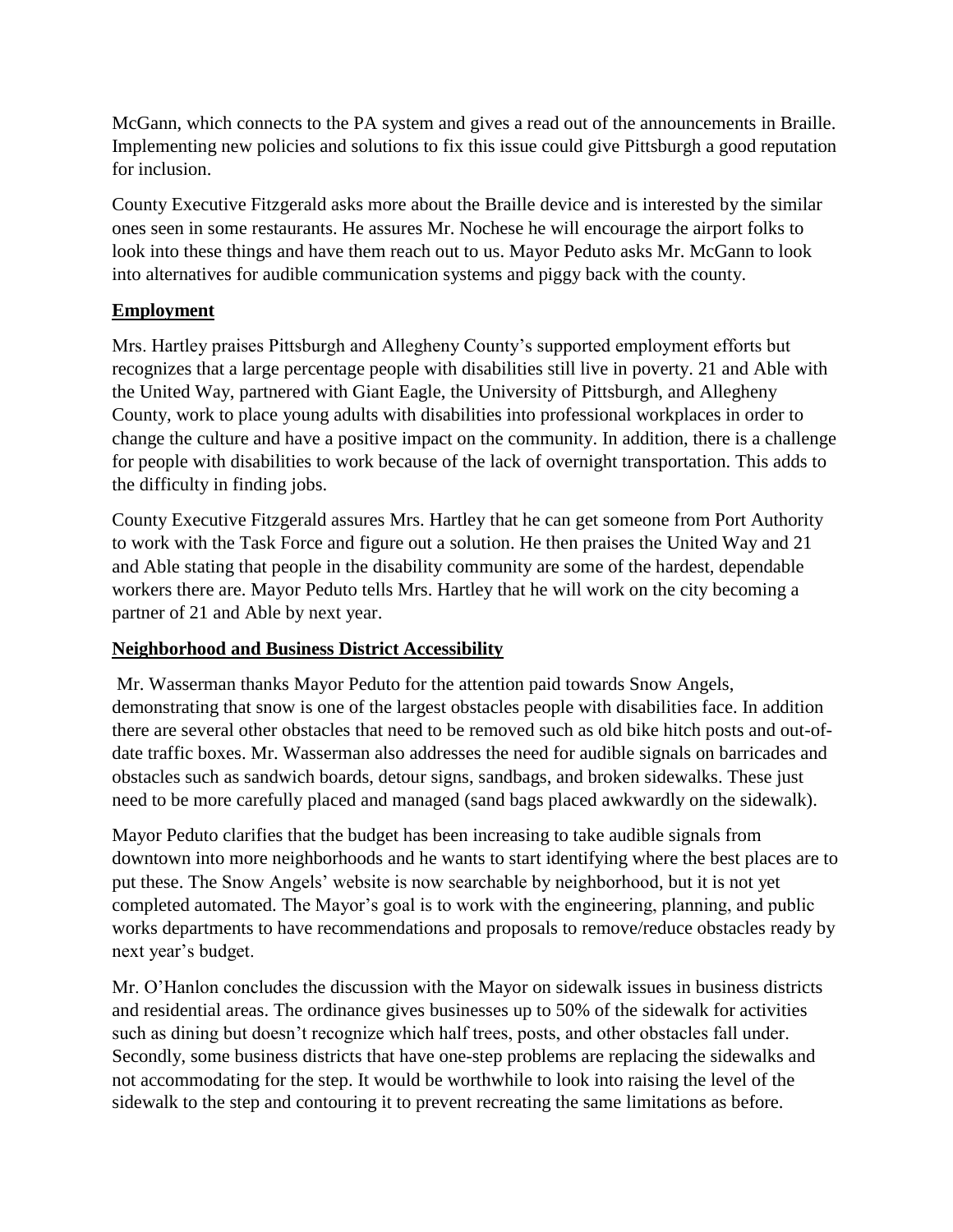Mayor Peduto asks Mr. O'Hanlon for any examples of this and explains that businesses were originally designed this way because of floods. He assures Mr. O'Hanlon that the city will work with the Task Force to try and figure out how it can work by taking the best methods from existing examples.

# **Vox Pop**

At this point the Mayor and the County Executive had left as scheduled.

Joy Dore points out, concerning domestic violence, not all shelters fall under the Department of Human Services. Some are private and some are public, but not all of them are accessible for the deaf. Mr. O'Hanlon agrees with Joy and states the Task Force should start looking into domestic violence shelters.

Lou Ann Jenenko addressed a project by Penn Avenue to widen the streets where they created a combination of stairs and ramps. The project probably could have been done only using ramps and would have saved some money. She hopes this is not the model the city was using.

Mr. McMoreland asked the Task Force and others present how we can hold the Mayor and County Executive accountable now that we have met with them. The responses they gave were not very specific and a plan with publicly reported progress should be created. Mr. O'Hanlon generally agrees stating that they demonstrated a willingness to work with the Task Force and that in the future, the Task Force should make more directive requests. Mrs. Carter-Scott echoes Mr. McMoreland in that we need a plan to address the public and to follow-up with the community. Mr. Henderson states that the Mayor and County Executive were just doing their jobs and now we must follow-up and make sure that something is accomplished out of this meeting.

Rachel Whitman addresses the need for more diversity and youth participation in the Task Force. Young people will eventually become policymakers and workers in nonprofits. How can the Task Force attract a more diverse group (disabilities, race, gender, sexual orientation, etc.)? Mr. Meritzer states that he did everything he could to reach out to the youth community (including Facebook, Twitter, announcing at disability meet-up, etc.). We need people in the disability community who are young to reach out and attract younger people to support these ideas and get involved. Mr. O'Hanlon restates that we need more opportunities that would be more attractive for younger disability advocates. Mr. Nochese suggests we discuss moving the time of the meeting to the evening. Joy Dore states that people in the disability community are their own best advocates.

Kristie Trautman resounding earlier sentiments that we need some form of accountability. She suggests we should prioritize our committees and do research prior to forming the Task Forces so we may start with the best practices that have already been used. People with disabilities should be well represented on these boards and committees. Dustin Gibson concurs with Mrs. Tautman's opinions. Accessibility should be a priority and not an afterthought.